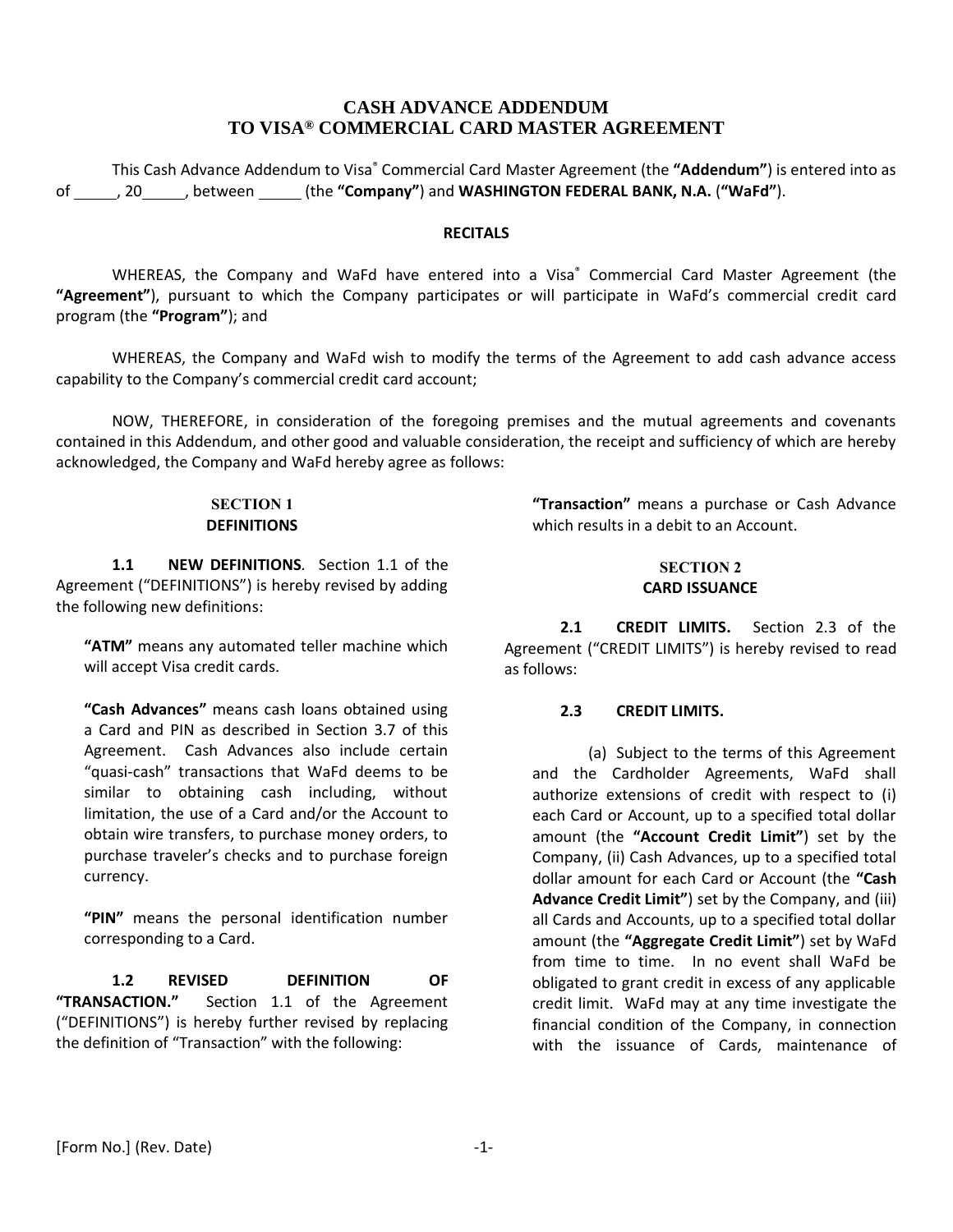Accounts, and establishment of credit limits, or as otherwise provided in this Agreement.

(b) In its sole discretion, WaFd may decline to issue or establish any Card or Account for any Cardholder. In addition, WaFd at any time may cancel or suspend the right of any Cardholder to use any Card or Account, for any or all types of Transactions. As a result of its investigation of the Company's financial condition, WaFd may increase or decrease any Account Credit Limit, increase or decrease any Cash Advance Credit Limit, increase or decrease the Aggregate Credit Limit, modify the time for payment of any amount due under this Agreement, or require collateral or additional collateral and the execution of a security agreement in the form provided by WaFd. In addition, WaFd may suspend the rights of all Cardholders to use any Cards or Accounts, for any or all types of Transactions, in the event of excessive disputes, or in the event of excessive loss, theft or unauthorized use of Cards or Accounts, as determined by WaFd in its sole discretion. All such actions may be taken without notice except to the extent that notice is available through the proprietary system provided by WaFd for use under this Agreement (the **"eZBusiness and eZCard"**) or as otherwise required by applicable law.

### **SECTION 3 CARD AND ACCOUNT USE**

**3.1 USE OF CARDS.** Section 3 of the Agreement ("CARD AND ACCOUNT USE") is hereby modified by revising the second paragraph of Section 3.2 ("USE OF CARDS") to read as follows:

Without limiting any other rights of WaFd hereunder or under applicable law, WaFd may refuse to authorize any Transaction in the event that:

(a) any balance owed by the Company in respect of the Account to which such Transaction relates or any balance owed by the Company on any Account is past due;

(b) the amount of the Transaction plus the outstanding balance (including Transactions authorized but not yet posted) of all Accounts would exceed the Aggregate Credit Limit;

(c) the amount of the Transaction plus the outstanding balance (including Transactions authorized but not yet posted) of the relevant Account would exceed the Account Credit Limit for such Account;

(d) if the Transaction is a Cash Advance, the amount of the Cash Advance plus the outstanding Cash Advance balance (including Cash Advances authorized but not yet posted) of the relevant Account would exceed the Cash Advance Credit Limit for such Account; or

(e) any other reason exists for declining a Transaction as set forth in this Agreement, in the Cardholder Agreement, if any, in the operating regulations of Visa, or under applicable law.

**3.2 ADDITIONAL DUTIES OF COMPANY.** Section 3 of the Agreement ("CARD AND ACCOUNT USE") is hereby further modified by revising Sections 3.3(a), (b) and (c) to read follows:

(a) not exceed or permit Cardholders to exceed their respective Account Credit Limits, Cash Advance Credit Limits (if applicable), or the Aggregate Credit Limit;

(b) make all reasonable attempts to ensure that each Cardholder complies with the terms of the Cardholder Agreement;

(c) promptly advise Cardholders of any changes made to their Account Credit Limits or Cash Advance Credit Limits, whether made by the Company or WaFd;

**3.3 CASH ADVANCES.** Section 3 of the Agreement ("CARD AND ACCOUNT USE") is hereby further modified by adding the following new Section 3.7:

**3.7 CASH ADVANCES.** If the Company elects to permit any Cardholders to obtain Cash Advances, such Cardholders may obtain Cash Advances on an Account, up to the Cash Advance